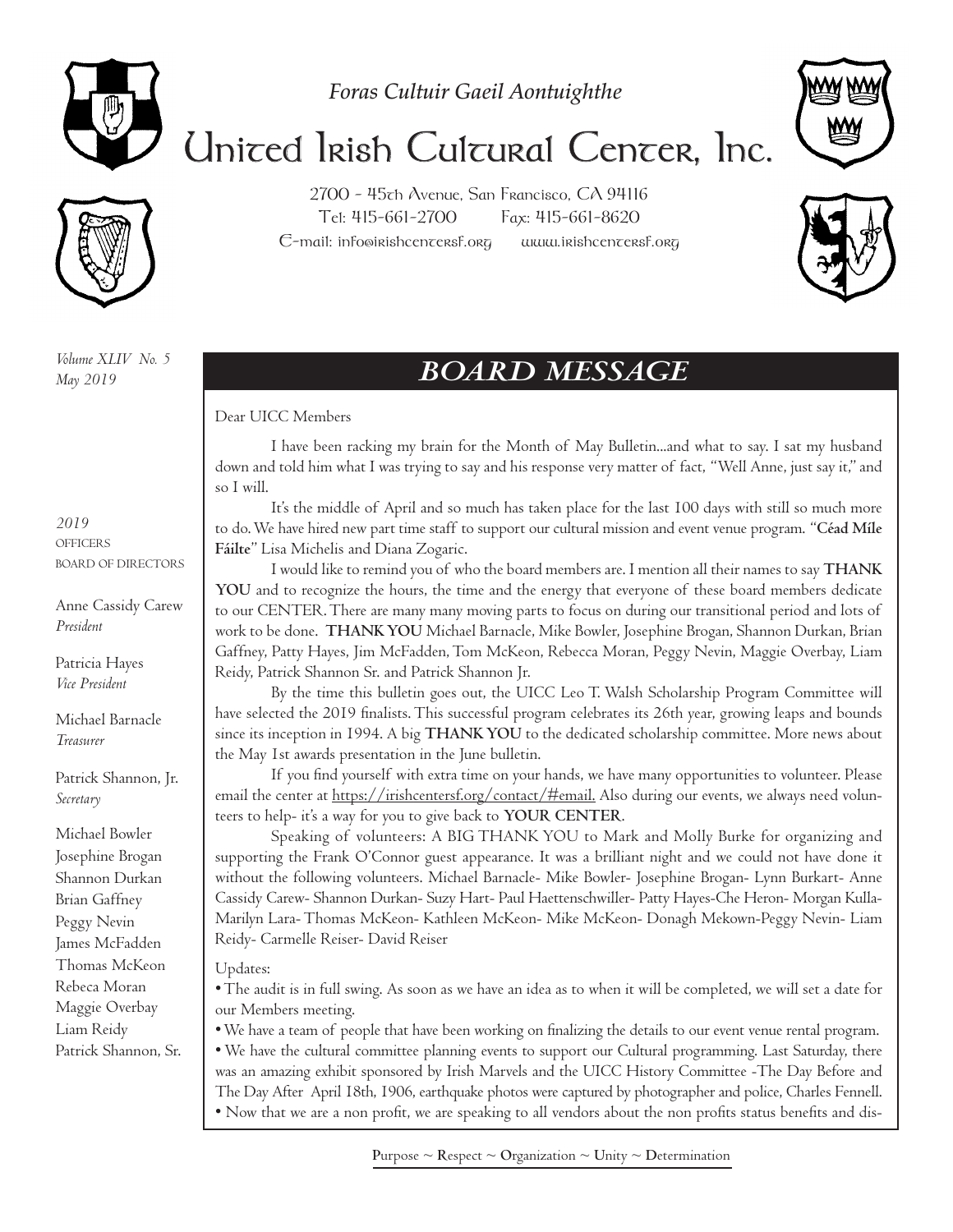counts so that we can put the money back into supporting our cultural CENTER.

• Thank you to Micheal Bowler, Martin Falvey and John Manning our wonderful Building team as they continue to support our UICC. Thank you to Steve Cloherty of the electrician's union and also to Century Electric for all the work that has been done at the UICC.

It's time to start talking about **our future**. I could write about the future of the Center and take up the 8 pages in this bulletin but I turn to our members for sentiment and feedback. It excites me that we have an opportunity to revitalize the "Accomplished Dream " by celebrating and promoting Irish history and culture while expanding cross-cultural partnerships. Honoring the work of the Irish and their impact on on San Francisco history. Expanding and maintaining cultural programs and activities to connect, promote, foster, and preserve the legacy and traditional values of Ireland in literature, art, music, folklore, language, drama, dancing and sports AND we have a 20,000 square foot building to do all of this in.

What do we need at the Center? I have created a checklist below that can be scanned or mailed attention Anne Cassidy Carew.

#### **Please circle the top ten upgrades and/or programs you would like to see happen in the next year.**

| Member number_________<br>Your name                                                                  |
|------------------------------------------------------------------------------------------------------|
| Storefront tea shop promoting Barry's tea and baked goods                                            |
| Irish Gift shop                                                                                      |
| State of the Art Stage area for plays and concerts -                                                 |
| Reception/lobby area                                                                                 |
| Museum of San Francisco Irish Heritage honoring the contributions of the Irish in San Francisco      |
| Updated and expanded Library with tables for research                                                |
| Genealogy Center- with computers,                                                                    |
| Classrooms/meeting rooms                                                                             |
| Space for other Irish organizations                                                                  |
| Music sound room- top of the line                                                                    |
| Rooftop members lounge                                                                               |
| Upgraded bathrooms                                                                                   |
| Windows Ist and 2nd floor                                                                            |
| Updated ballroom                                                                                     |
| Redesign bar/restaurant space                                                                        |
| Irish Speakers series                                                                                |
| More Irish concerts                                                                                  |
| Irish whiskey tasting                                                                                |
| Irish Soda bread competition                                                                         |
| Corn beef competition                                                                                |
| Irish wine maker tastings                                                                            |
| A Feis                                                                                               |
| Irish crafts fair                                                                                    |
| Irish language children and adult classes                                                            |
| Irish dance children and adult classes                                                               |
| Irish open seisuns                                                                                   |
| Irish karaoke evening                                                                                |
| Cultural Programming                                                                                 |
| Cross cultural programming with partners in the community                                            |
| Irish farmers market- vendors bring their goods and sell at the Center                               |
| All things Irish antique/flea market                                                                 |
| Library/museum/genealogy accessible 5-7 days a week in the heart of the building                     |
| Children and adult tin whistle classes, fiddle and bodhran classes all week; summer camps/workshops. |
| Invite artists to show art displays.                                                                 |
| Writers/poets/authors book signing/                                                                  |
| Poetry/writing competition- slam poetry nights                                                       |
| Irish movie night - monthly                                                                          |
| Irish comedy night                                                                                   |
| Photo/scrapbook night                                                                                |
|                                                                                                      |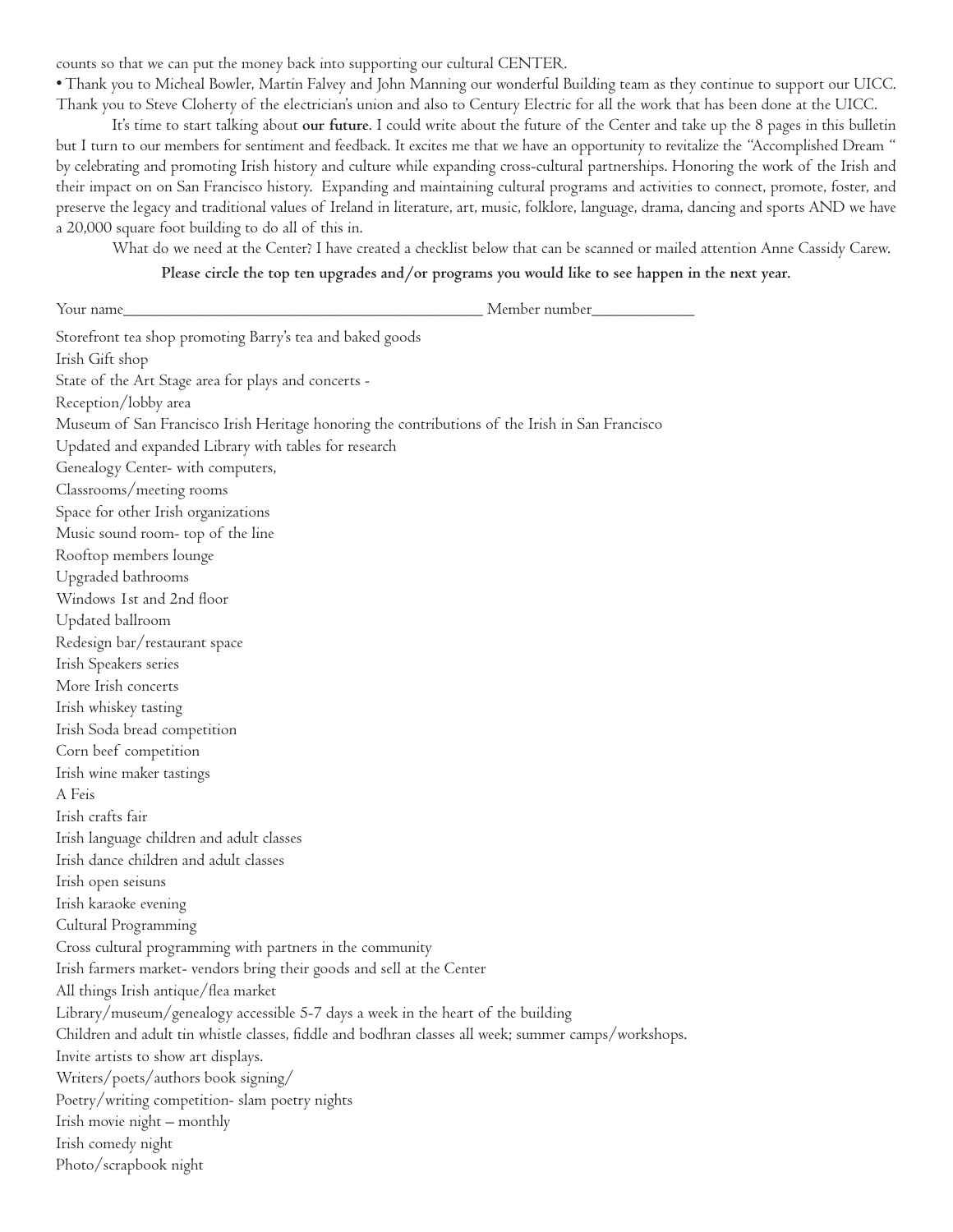## *MAY CALENDAR*

■ **MAY 5, SUNDAY • Reitrement Party for Joanne Hayes-White ~** *See Ad*

#### ■ **MAY 9, THURSDAY**

**• IIPC Mass & Luncheon ~** *See Ad* Contact Joan at the IIPC for reservations and information 415/752-6006 - *Space is Limited*

**• Comhaltas Set Dancing Class ~ 7:30pm ~ Main Bar area** For info call Josephine Brogan 415-264-8856

■ **MAY 10, FRIDAY • The U2 Experience- Music by the ZOO ~** *See Ad*

#### ■ **MAY 11, SATURDAY**

**• Irish Marvels, Past & Present**  Join us for a field trip to Silicon Valley Irish Fleadh. This two-day event features Irish performers both traditional and modern, Irish dancers, Irish arts & crafts, Irish food vendors and a Kids' Zone. All welcome. For info on ride-sharing, etc Contact Lisa at: hilmoe.gleason@gmail.com

■ **MAY 16, THURSDAY • Comhaltas Set Dancing Class ~ 7:30pm ~ Main Bar area** For info call Josephine Brogan 415-264-8856

#### ■ **MAY 23, THURSDAY**

**• Comhaltas Set Dancing Class ~ 7:30pm ~ Main Bar area** For info call Josephine Brogan 415-264-8856

■ **MAY 28, TUESDAY • Cairde Café/Coffee Morning ~ 10:00am - 12:30pm ~** *See Ad*

#### ■ **MAY 30, THURSDAY**

**• Comhaltas Set Dancing Class ~ 7:30pm ~ Main Bar area** For info call Josephine Brogan 415-264-8856

#### **Please Join Family and Friends In Celebrating the Life of**

#### **BILL LUQUÉ**

*A LIFE SO BEAUTIFULLY LIVED DESERVES TO BE BEAUTIFULLY REMEMBERED.*



**A MEMORIAL MASS honoring BILL**

**11am ~ Saturday, May 25, 2019**

**HOLY NAME of JESUS CHURCH 1555 39th Ave., San Francisco**

**DEADLINE for JUNE 2019 BULLETIN is MAY15**

Questions? Contact: Adrienne Verreos at 415/468-4130 or email: falconassoc@earthlink.net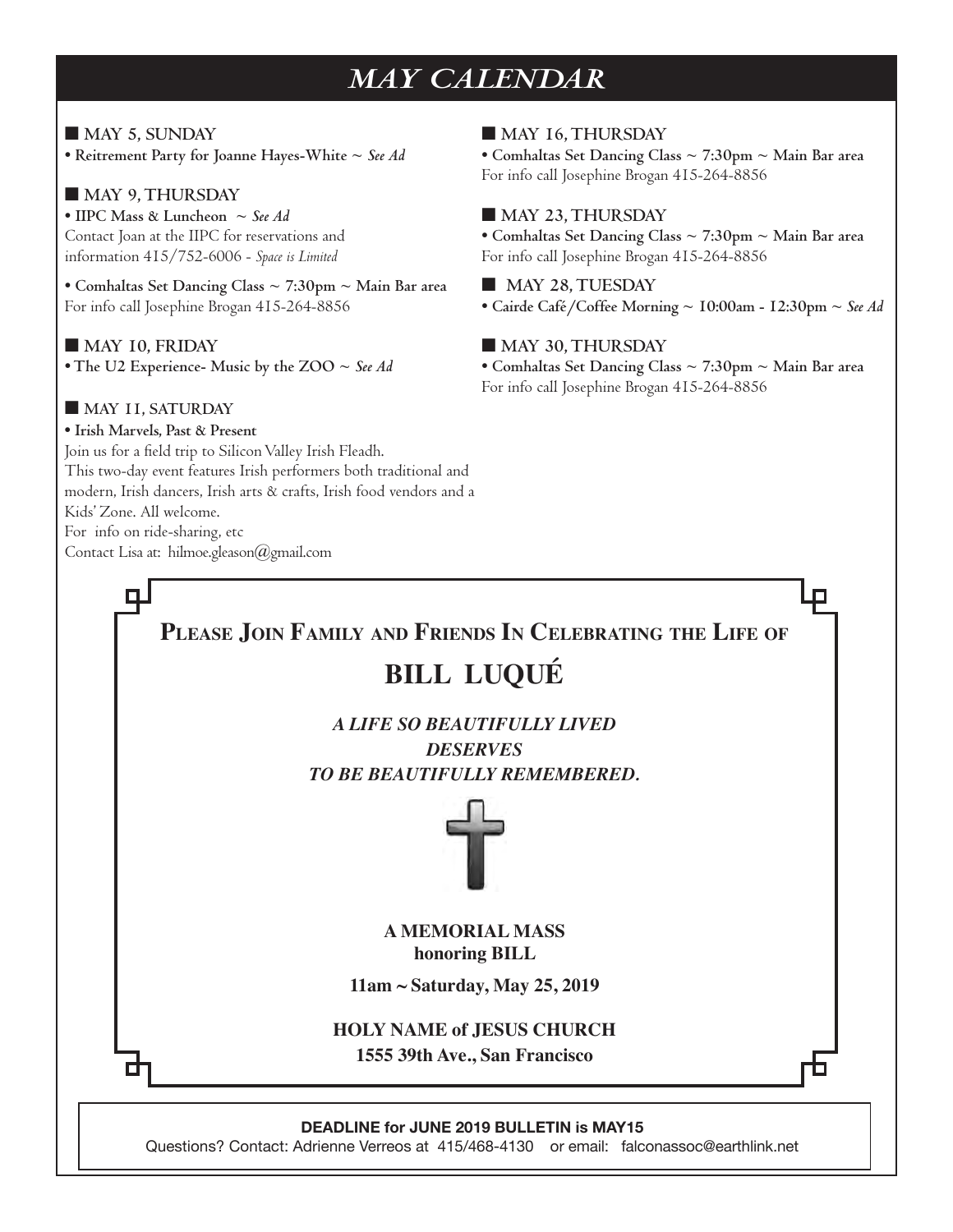# **Westborough Royale**

# **Retirement & Assisted Living**



89 Westborough Blvd. South San Francisco, CA 94080 (650) 872-0400

www.bergcommunities.com

## **Our Fee Includes:**

The comforts of home plus the safety and security that comes with having trained, experienced caregivers at hand ready to assist with the following:

**Medication management Assistance with showering** Three chef prepared meals daily with 24-hour snacks available Full housekeeping, linen and personal laundry service Fitness, wellness and social programs as well as stimulating community entertainment Transportation for medical appointments, shopping and planned outings.





Our monthly fees are substantially less than what you would pay elsewhere and we are just 15 minutes away  $\lceil$ céad mile $\rceil$ from the UICC (taking Skyline Blvd or the 280 South).

Please call Bridget Kelly - Administrator to arrange a tour of the facility and enjoy a complimentary lunch.



Lic. #415600306

**BERG SENIOR SERVICES LLC**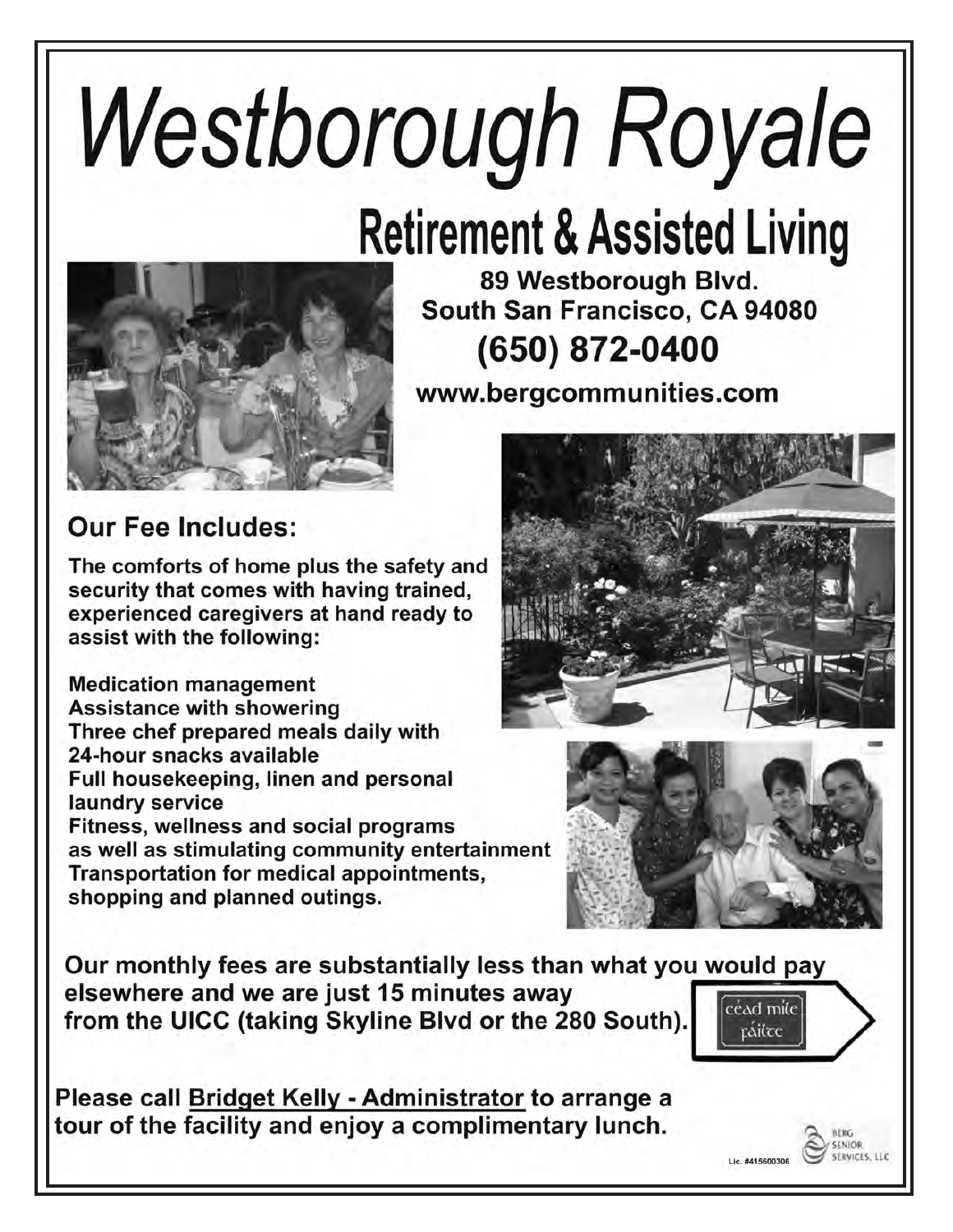

6201 Geary Blvd., San Francisco 415/621-4567 www.sullivansfh.com

> My Funeral, My Cremation, My Way® *Traditional & Cremation Services*

## **Riordan Sykes McFadden, P.C.**

#### *Kerry Riordan Sykes Maureen S. McFadden* aureen S. McFaa

Certified Specialists in Estate Planning, Trust & Probate Law by the State Bar of California Board of Legal Specialization

> 377 West Portal Avenue, San Francisco, CA 94127 (415) 661-9050

> > Free Initial Consultation

**Support** YOUR UICC and Support the Businesses  $\tau$ hat Support the UICC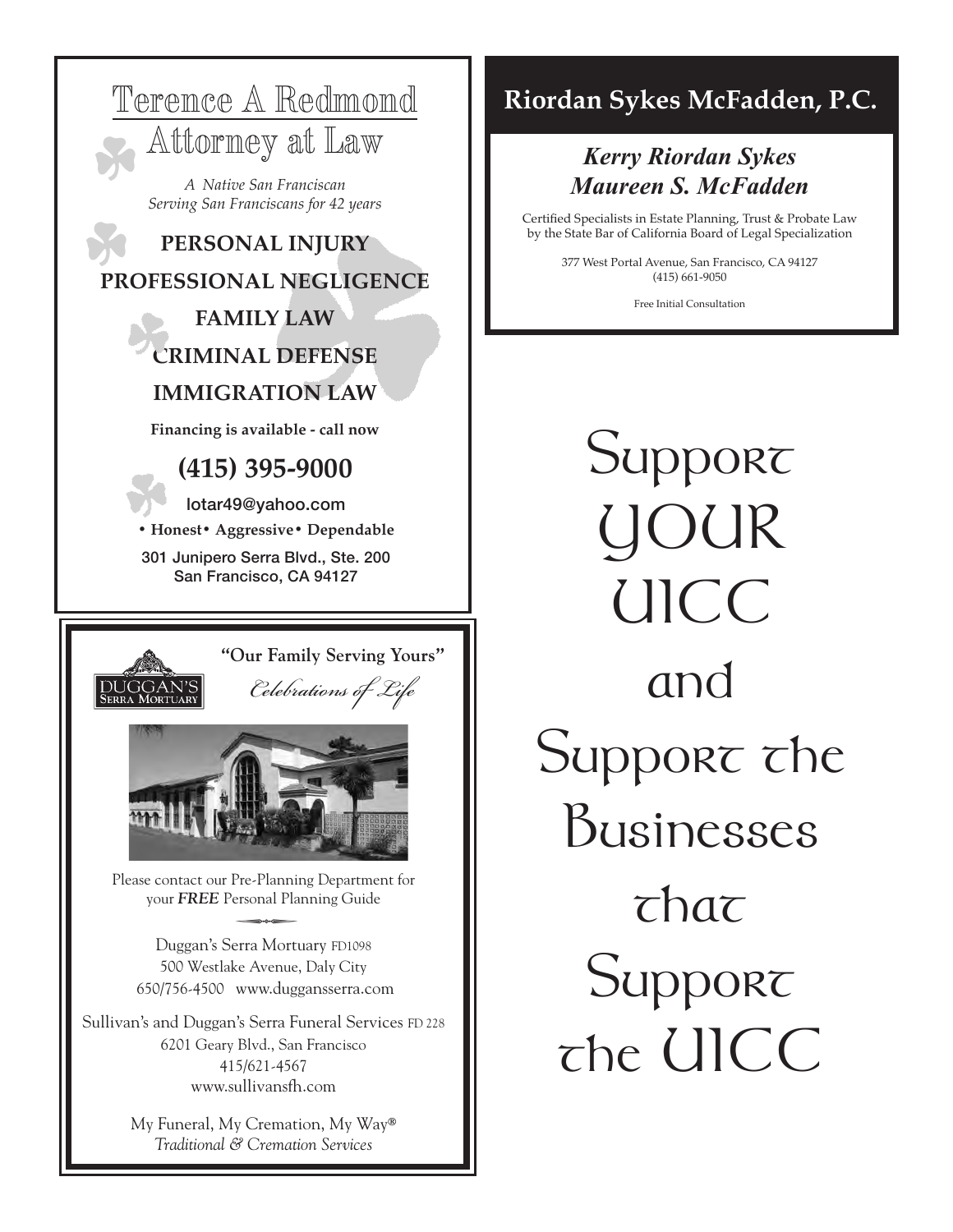## ACTIVE RETIREMENT CLUB OUTREACH PROGRAM



## Thursday, May 9, 2018

United Irish Cultural Center, 2700 45th Avenue, San Francisco

 $12.15$  p.m. Mass celebrated by Fr. Brendan McBride

followed by lunch and special guest

#### Kate Fitzpatrick, SF Paratransit Mobility Management

Our speaker, Kate Fitzpatrick joins us from SFMTA SF Paratransit. She is a mobility management specialist, and will give a presentation on 'The Many Ways to Get Around Town'. She will have information on transportation options and services available for Seniors, such as the Van Gogh Shuttle, Shop-a-round and SF Access - ADA Paratransit.

Tickets - \$25

\*\*\*PAYMENT MUST BE MADE IN ADVANCE\*\*\* by Wednesday May 1 to Joan at 415.752.6006

ALL WELCOME



**Government of Ireland Emigrant Support Programme**

## A Community Outreach Service of the Irish Immigration Pastoral Center of San Francisco

#### ACTIVE RETIREMENT CLUB OUTREACH PROGRAM



## Tuesday, May 28, 2019

## 10.00 a.m. - 12.30 p.m.

#### United Irish Cultural Center



St. Francis Room - 2700 45th Avenue, San Francisco

10.00 a.m. - 10.30 a.m. Tea/Coffee & Chat *Grab a cup of tea/coffee, relax and get acquainted.*

Tel: 415.752.6006 Fax: 415.752.6910 Email: info@sfiipc.org

10.30 a.m. - 12.00 p.m. Activities! *CARDS: Try your luck and enjoy a game of 25's with Jerry BINGO: Hosted by Janette QUIZ: Hosted by Joan*

12.00 p.m. - 12.30 p.m. Wrap up and goodbyes  $f_{\text{friends}}$ . *We will wrap up the afternoon's conversation and adjourn.*

The IIPC is delighted to offer a monthly coffee morning get-together. The coffee morning is designed to be an informal gathering of friends, old and new. Come along to play cards or BINGO, read the Irish newspapers or just have a chat.

guest who will join us for a cup of tea/coffee. Each month we will have a different conversation topic or

This is a relaxed and enjoyable social opportunity to get out of the house for a few hours and spend it in the company of

#### For more info contact Joan at 415.752.6006

A Community Outreach Service of the Irish Immigration Pastoral Center of San Francisco supported, in part, by the Emigrant Support Programme of the Department of Foreign Affairs & Trade

Event Donation: \$5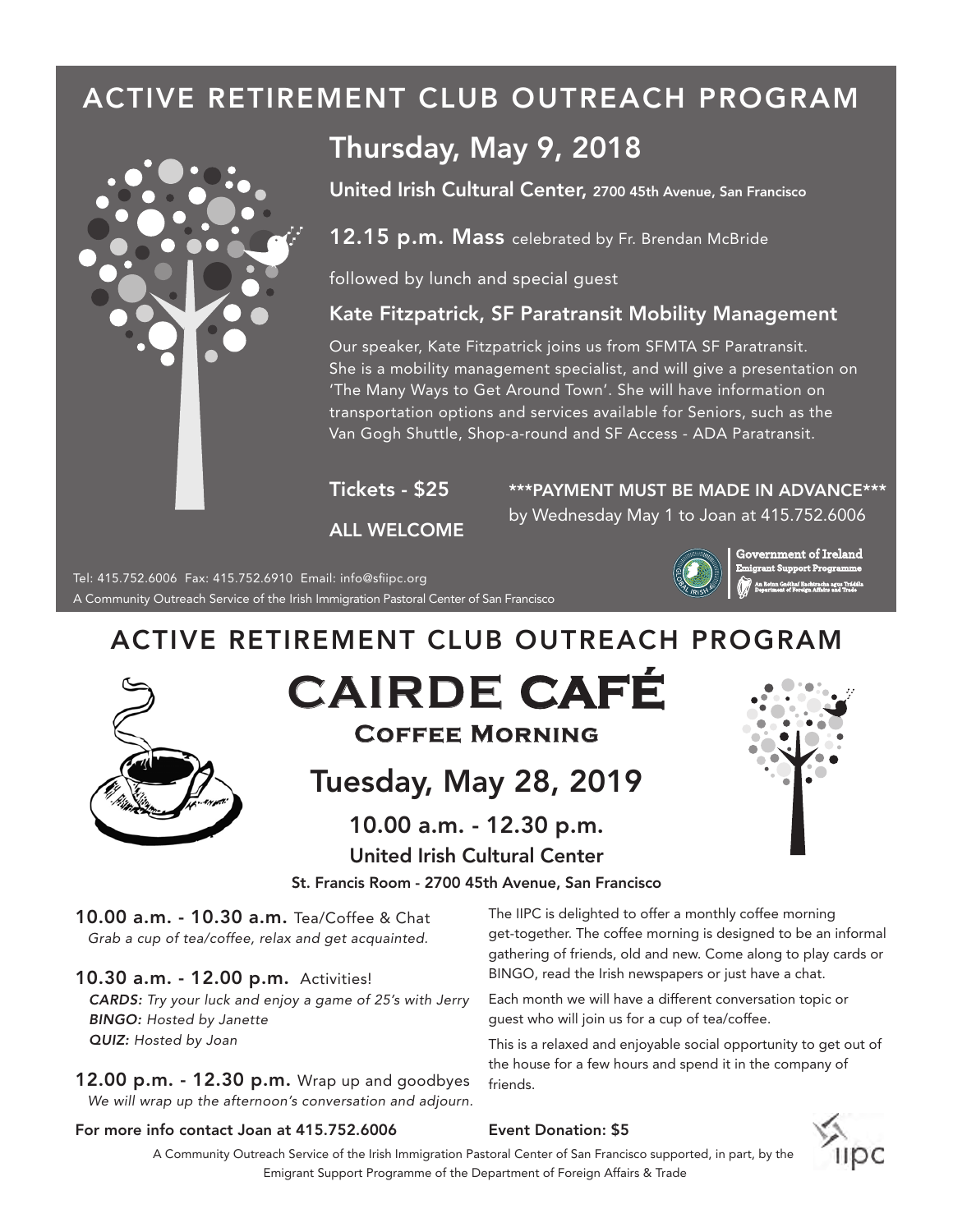# **Hail to the Chief!**

**Joanne Hayes-White's Retirement Party**

**You are cordially invited to celebrate the retirement of San Francisco Fire Chief Joanne Hayes-White after 29 years of distinguished service, 15 as the Chief**  $\overline{P}$ 

> **Sunday evening, May 5th, 2019** 5:30 p.m. to 11:00 p.m.

United Irish Cultural Center 2700 45th Avenue • San Francisco, CA 94116  $\overline{\phantom{a}}$ 

5:30 to 7:00 p.m. Irish Music & Dancers 7:00 p.m. Program with Renel Brooks-Moon 8:00 to 10:30 p.m. Dancing to Pure Ecstasy Delicious bites and drinks Ample parking

\$75.00 per person *A portion of the costs will go to the UICC Generations Fund•* Tickets can be purchased online at: Hayes-White.eventbrite.com

Anyone who cannot buy online can contact us. For more information email kathleen@littlecablecars.com or call 415-307-2433. No tickets will be sold at the door

\*The Generations Fund was established to enhance the facilities of the UICC and to continue to provide and promote cultural programs to solidify the Center's role as an enduring home for the preservation of Irish culture, heritage and brotherhood in San Francisco.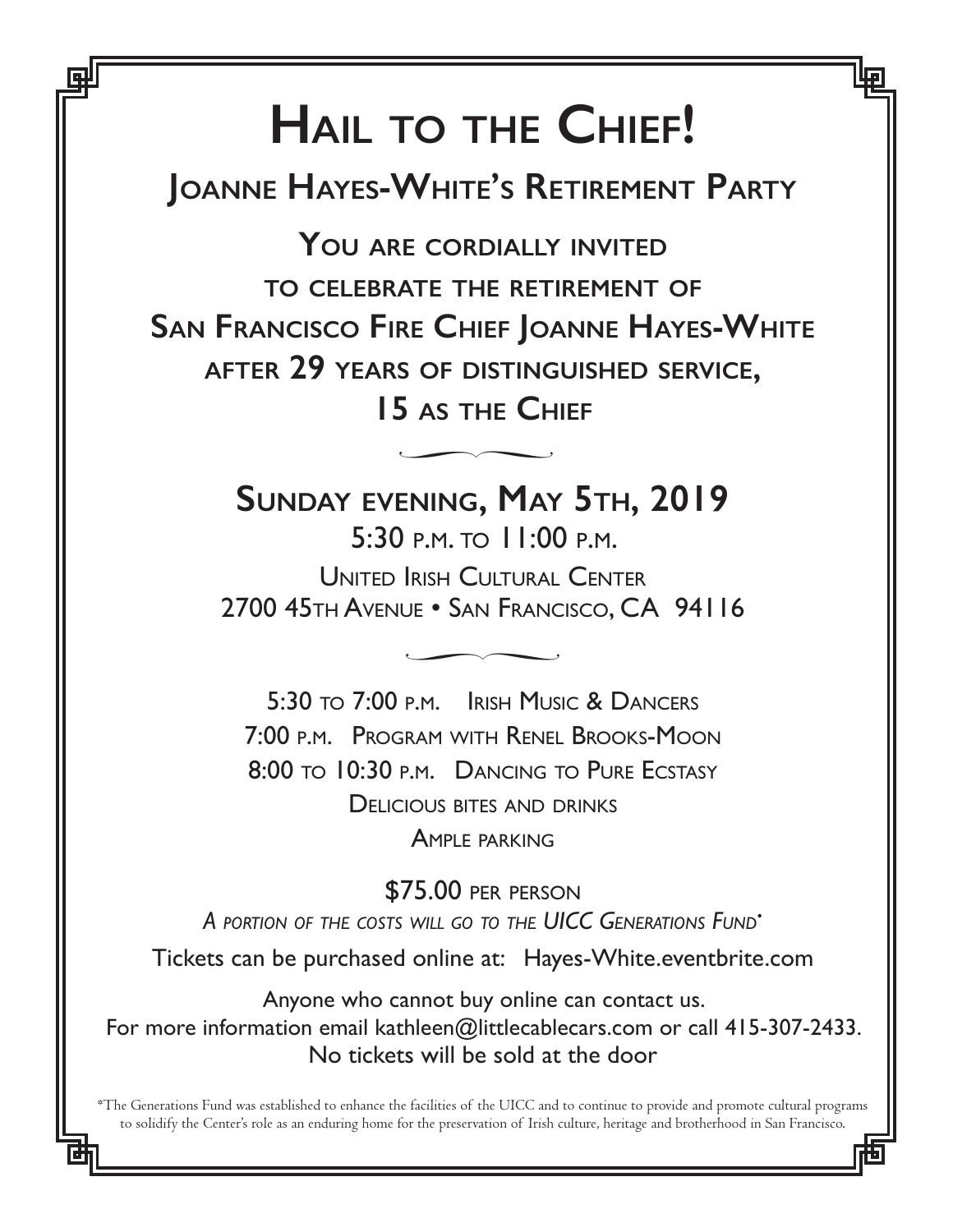

## **MAY 10, 2019 LIVE MUSIC by: ZOO STATION** *Ticket on sale now!*

The Center is excited to host established U2 tribute band Zoo Station downstairs in a rock concert format. Zoo Station has played over 600 shows and now flourishes a repertoire of more than 160 U2 songs. The band is bringing in professional lights and professional sound, so be ready for the rooms to be "loud with a crowd".



Sunday, June 9h Remembrance of Kate Kennedy 1:30pm Pioneer Advocate for Women's Rights and Workers' Rights, Cypress Lawn Cemetery, Colma.

Friday, June  $28<sup>th</sup>$  De Bogman - Storytelling & physical comedy Sunday, June 30<sup>th</sup> 8<sup>th</sup> Annual Mad Hatter Tea Party 1pm - 3pm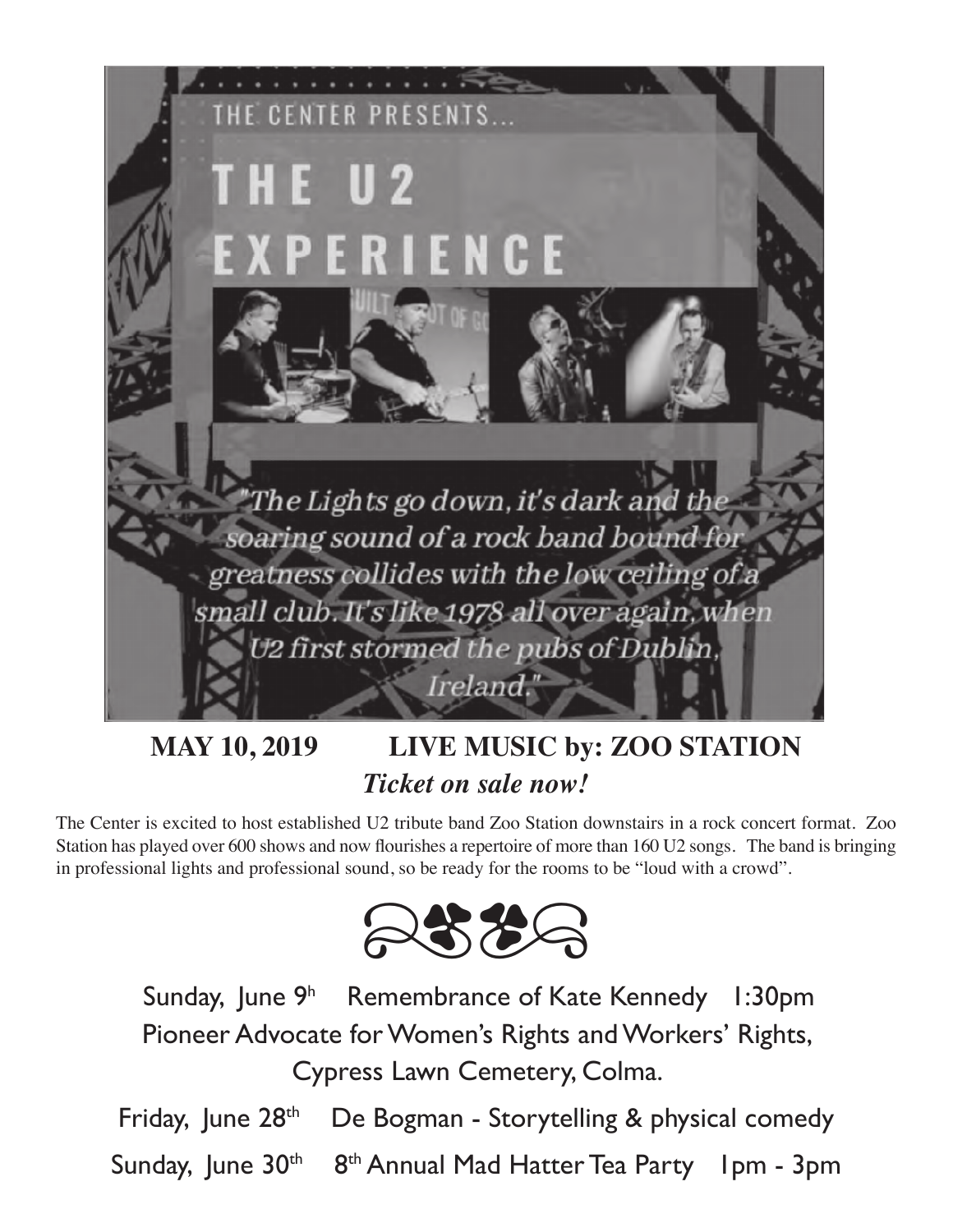# Time to:

ľ

## **RENEW - SUBSCRIBE 2019 UICC BULLETIN**

TO RECEIVE THE UICC BULLETIN for 2019 PLEASE FILL OUT AND RETURN THIS FORM ALONG WITH A CHECK IN THE **AMOUNT OF \$30.00**

 $\Box$  NEW  $\Box$  RENEWAL  $\Box$  CHANGE of ADDRESS Your subscription period is January 2019 through December 2019

## **Thank You For Your Support For the Past 15 Years!**

*Mitzi Samson & Maureen Hickey*

|                             | Name                                                                                                                     |  |
|-----------------------------|--------------------------------------------------------------------------------------------------------------------------|--|
| Member $\Box$ YES $\Box$ NO |                                                                                                                          |  |
|                             |                                                                                                                          |  |
|                             |                                                                                                                          |  |
|                             | City _________________________________State ______________________Zip code _________________________                     |  |
|                             |                                                                                                                          |  |
|                             | Please make check payable to: UICC/Bulletin                                                                              |  |
| <b>MAILTO:</b>              | <b>United Irish Cultural Center</b><br>Att: Maureen Hickey/Mitzi Samson<br>2700 - 45th Avenue<br>San Francisco, CA 94116 |  |